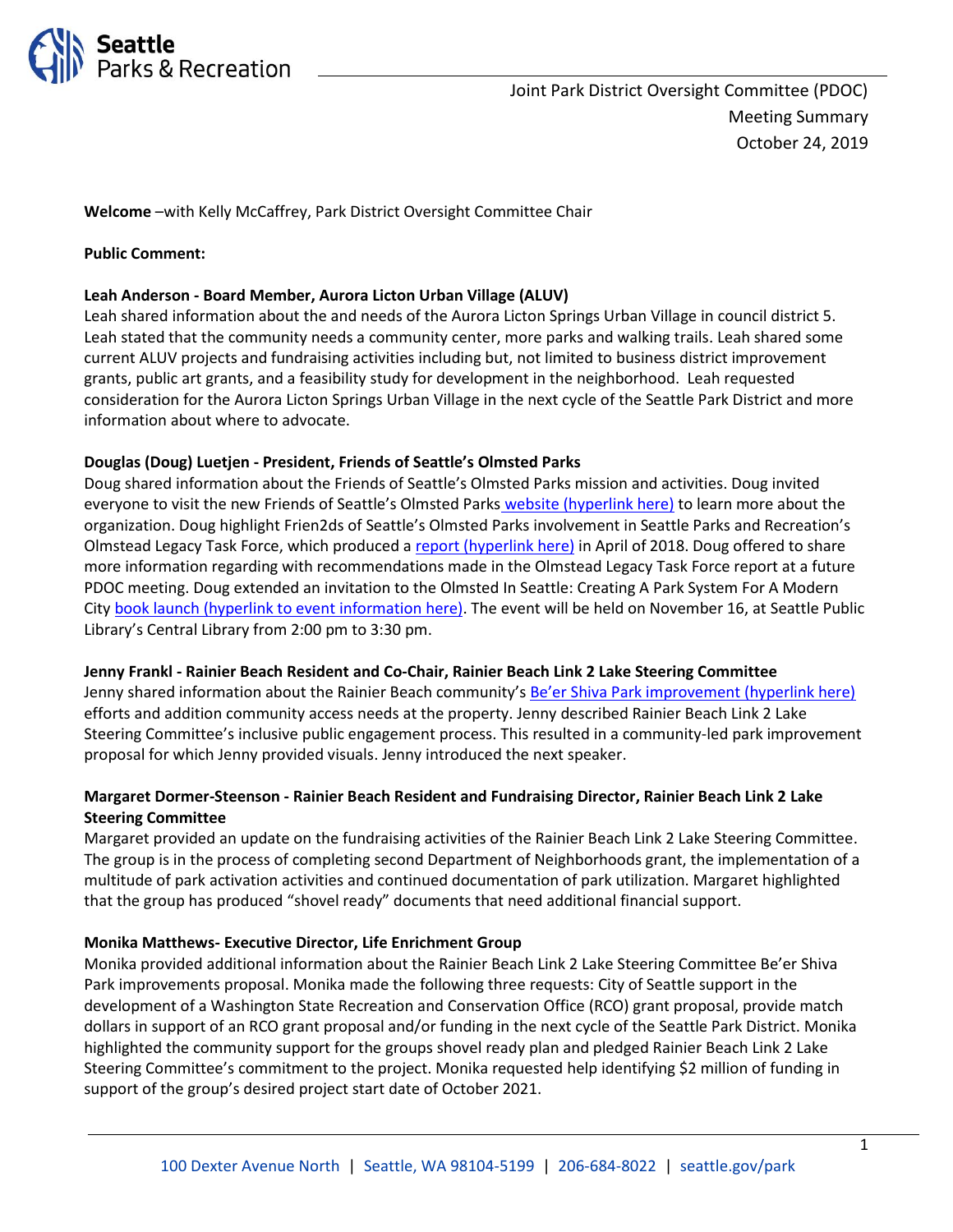# **Adriana Coello- Member, South Park Merchants Association (SPMA)**

Adriana provided information about South Park Merchants Association's efforts to activate the [South Park Plaza](https://www.seattle.gov/parks/about-us/current-projects/south-park-plaza-landbanked-site-park-development)  [\(hyperlink here\)](https://www.seattle.gov/parks/about-us/current-projects/south-park-plaza-landbanked-site-park-development). Adriana cited some outputs of SPMA's monthly collaboration with Seattle Parks and Recreation (SPR). This included SPR ProView interim design review meetings, event fee waivers and registration. Adriana expressed to community's commitment to activate the site as a deterrent to blight and violence. Adriana made the following funding requests in support of South Park Plaza activation: event planning and implementation, marketing and brand identity, and an activation coordinator.

# **Jack Lopez- Member, South Park Merchants Association**

Jack provided information about the current state of the South Park Plaza site. Jack outlined issues with blight, unauthorized encampments, and violence. Jack requested additional lighting for the site in order to support activation and deter unwanted behavior. Jacked the importance of the South Park Plaza to community members, particularly for children and families.

# **Superintendent's Report– with Christopher Williams, Seattle Park and Recreation Deputy Superintendent**

# **Talent Acquisition**

The Talent Acquisition Team partnered with the Parks and Environment Division for a successful hiring of 37 new regular Laborer and Utility Laborers! In the Laborer process, 23% of the total positions offered were female. Including the alternate list of candidates, 1 in 4 female candidates will be offered positions! This was a result of a concerted, intentional, long-term strategy that included attracting, recruiting and training women through Temporary positions by Crew Chiefs, P&E Management and Talent Acquisition.

# **Georgetown Flume Off Leash Area Update**

Over the past few months, SCL and SPR have been working together to finalize an agreement on the transfer of the "flume property" in Georgetown (at intersection of E Marginal Way S & Ellis Ave S, behind the Aero Motel) from SCL to SPR. This property transfer is the public benefit package that SCL is offering in part with their request for a Street Vacation. Under the proposed agreement, SPR would build an Off-Leash Area (OLA) and SDOT has plans to build a bike/pedestrian path that runs along the OLA on this property. SCL and SPR have had multiple community engagement meetings with the Georgetown community and they have shown interest and support for this project (both the OLA and the bike/pedestrian path). Last week, SCL, SPR and SDOT presented their plan to the Seattle Design Commission, which received a positive reaction, and feedback on how to improve the proposals. All three departments are currently working to finalize their agreement.

#### **Winter emergency preparation**

As we head into November, we have been meeting and taking action internally to prepare for a possible winter emergency event in the coming months. These actions have included:

- Reconvening our **Incident Command Structure** that includes division directors and key personnel who would be involved in an emergency response; we have begun to meet monthly
- Setting up and testing a departmental **emergency communication system**, including group texts and conference phone calls
- Making **progress and decisions on setting up and operating emergency shelters** including staff training, coordination with HSD and other departments, plans for food, supplies, rules custodial services, security, intake and data collection
- Creating **a to-do list of several outstanding tasks** including a site layout plan, pet plan and demobilization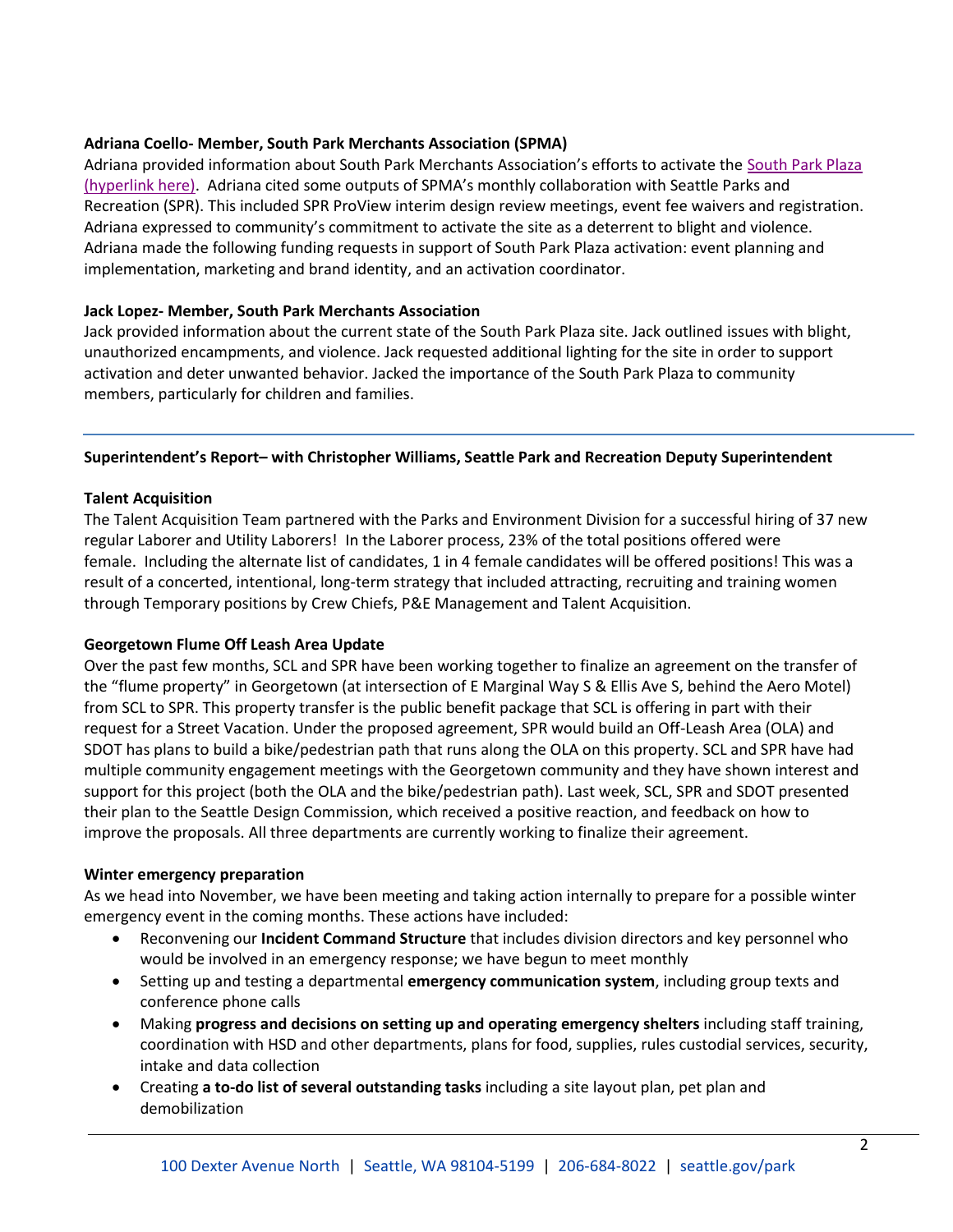### **Ballard Commons Park**

We received a request for reduced Park hours at Ballard Commons Park from park neighbors. The Seattle Municipal Code (SMC 18.12.245) legislates citywide park operating hours as 4 a.m.-11:30 p.m. When we receive requests to reduce hours at certain parks because of ongoing problems with illegal activities, we're able to introduce a pilot to set hours as 6 a.m.-10 p.m.; after the pilot, the hours change must be approved by the Seattle Board of Park Commissioners and formally filed as an exception to the SMC. There are no impacts on park activation activities or the recently opened Ballard Loo. The on-site signage will be modified soon, and the formal 270-day pilot will begin on November 1.

#### **Seacrest Water Taxi Agreement**

Our 10-year Operating Agreement with King County Metro for use of Seacrest Park expires at the end of the month. King County Metro are unable to enter into another long-term agreement until our agreement with DNR is renewed. SPR is in the process of completing a 1- year Non-Park Use of Park Land Revocable Use Permit. We anticipate completing the terms of the agreement by the end of the week and should have a new long-term agreement with DNR in the next 6 months. SPR and SDOT staff met with King County Metro yesterday to discuss potential sites in West Seattle that could accommodate the growing needs for the West Seattle Water Taxi Operations. KC Metro plans to add another vessel, accessible commuter parking and an onsite maintenance facility.

**Fall Festival and Playground Ribbon Cutting at Occidental Square** - Saturday, October 23 from 11:00 am – 2:00 pm. There will be plenty of seasonal refreshments, activities and

### **Old/New Committee Business- with Kelly McCaffrey,** Park District Oversight Committee Chair

Major Projects Challenge Fund

- PDOC District 5 Representative, Sean Watts, participated in the Major Projects Challenge Fund task force.
- The Major Projects Challenge Fund task force produced recommendations regarding technical assistance for applicants and examining the implication to equity of "challenging" underrepresented communities.
- Sean asked that the PDOC anticipate the results of this effort and future PDOC agenda time dedicated to the discussion.
- Kelly requested agenda time be committed at the November 19, 2019 joint meeting for this topic.

The PDOC discussed a potential meeting with Meeting with Councilmember Juarez

- A meeting between the PDOC and Councilmember Juarez is tentatively set for November 7.
- Kelly will send Doodles poll that organize planning time and confirm committee member availability.
- There was a PDOC member request that Marc Daudon and Tom Byers participate.

Board motion unanimously passed on 6/18/19 regarding proposed talking points: Recommend to the Parks District Board that the Parks District tax assessment, currently approved at \$0.22 per \$1000 of the value of assessed property, to remain at a tax rate of \$0.22/\$1000 through the final 2020 year of the current PD 6yr spending plan. This would allow for the collection of additional revenue that would otherwise not be realized were the PD to remain fixed to the current spending plan itself. This motion was supported in order to pay for (a) continued backlog of capital projects caused by declining purchasing power in our competitive local economy, (b) promised funds in the Major Projects Challenge Fund. We believe this keeps rates steady while allowing capture of the revenue to address the increased park stress caused by Seattle's intense growth and increase in park-loving residents.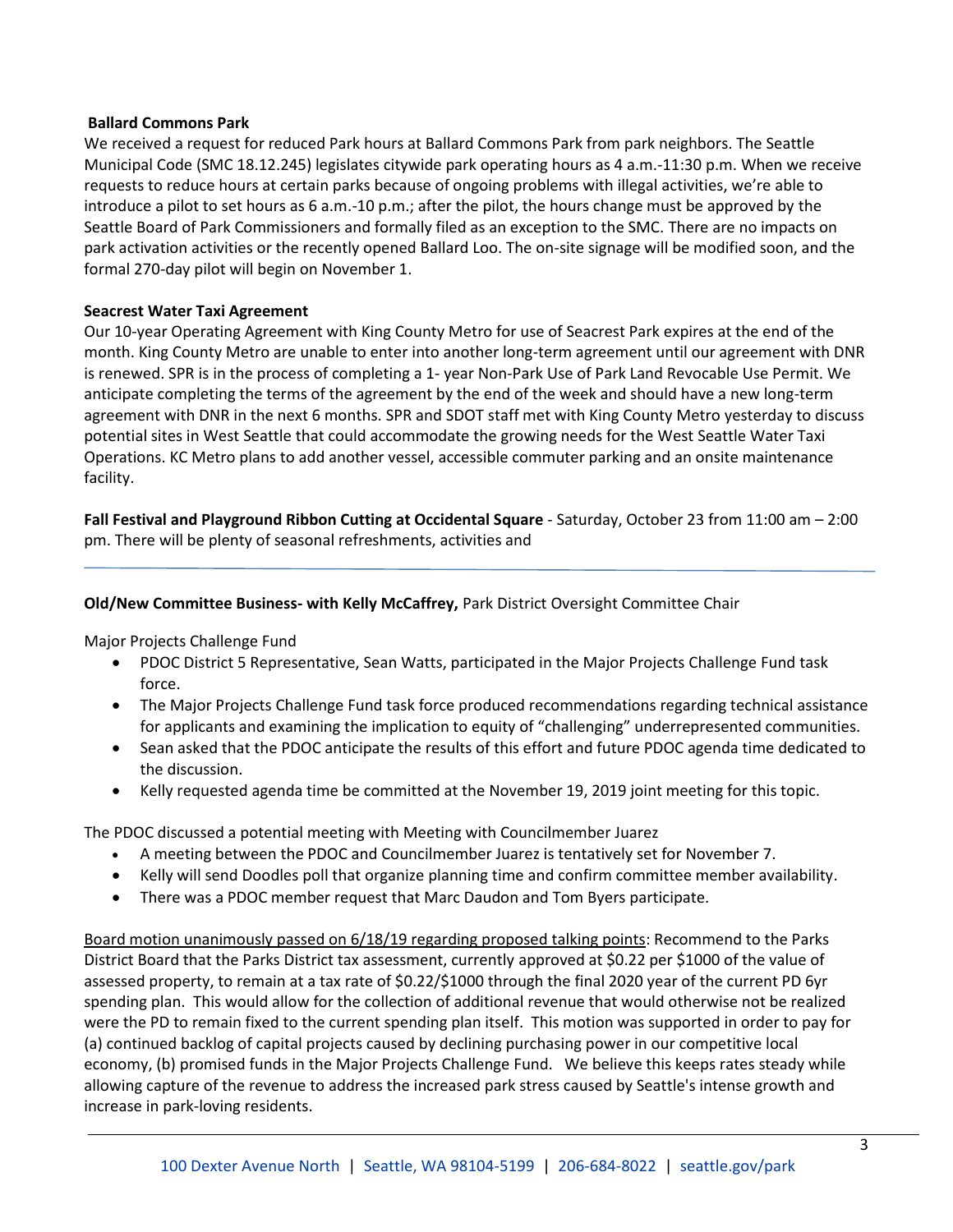# **Recreation Briefing: Recreation Grants – with Justin Cutler**, Seattle Parks and Recreation, Recreation Division Director

**Summary:** The boards heard an informational briefing on th[e Get Moving \(hyperlink here\)](https://www.seattle.gov/parks/about-us/special-initiatives-and-programs/get-moving-initiative) an[d Recreation for All](https://www.seattle.gov/parks/about-us/special-initiatives-and-programs/recreation-for-all)  [\(hyperlink here\)](https://www.seattle.gov/parks/about-us/special-initiatives-and-programs/recreation-for-all) Seattle Park District initiatives. The two initiatives were created to fund culturally relevant physical and enriching programming for communities that are under-resourced, underserved, and disproportionately impacted by health disparities. The initiative takes the shape of two low-barrier grant funds that support community-based organizations active in the areas the initiative hopes to reach community members.

# **Get Moving and Recreation for All Initiatives**

The presentation focused on the following outcomes of the initiatives:

- 1. The Get Moving Initiative is an equity and engagement outcome-based fitness strategy that provides culturally relevant, physical activities, events and programs in neighborhoods and for communities that have health disparity Indicators of 20% or higher in the categories of no physical activity and rates of obesity. \$119,000 has been awarded to 13 partners for 2019.
- 2. The Get Moving Initiative reached 10,000+ participants in 2018
- 3. The Recreation for All Initiative awarded \$250,000 to 26 partners served approximately 15,000 participants through over 640 recreation opportunities provided by 25 awarded partners in 2018.
- 4. The Recreation for All Initiative has awarded \$250,000 to 26 partners in 2019 and provided \$50,000

# **The CLC Community Engagement Ambassadors**

Community Engagement Ambassadors (CEA's) are community leaders who bridge the gap between city services and underserved communities, utilizing the "power of touch" method, an inclusive engagement and outreach strategy that effectively reaches marginalized communities to increase awareness and participation in City resources, opportunities and programs. Under resourced communities are accessing City services at a lower rate than average many are not aware of City services and programs that are available to them. SPR staff recruits and trains community members from identified vulnerable groups on culturally relevant engagement to provide outreach and technical support to their peers. Selected community members are leaders recommended by agency and community partners and are respected leaders in their own community. CEA's are hired as intermittent City staff at \$20.70/hr. This team has been integral to the success of the strategic planning process in our ability to engage under-represented communities to engage in conversations about our future parks & recreation system.

In 2018 CEAs provided 695 hours of outreach, data gathering, translation and interpretation for the Parks District Initiative programming. These hours included translation of marketing materials and radio advertisements in 13 languages.

[Learn more \(hyperlink here\)](http://www.seattle.gov/seattle-park-district/oversight-committee/meetings-agendas-and-minutes) and [see the presentation \(hyperlink](http://www.seattlechannel.org/parksBoard?videoid=x108053&jwsource=cl) here) (Starts at 46:45, ends at 1:19:55).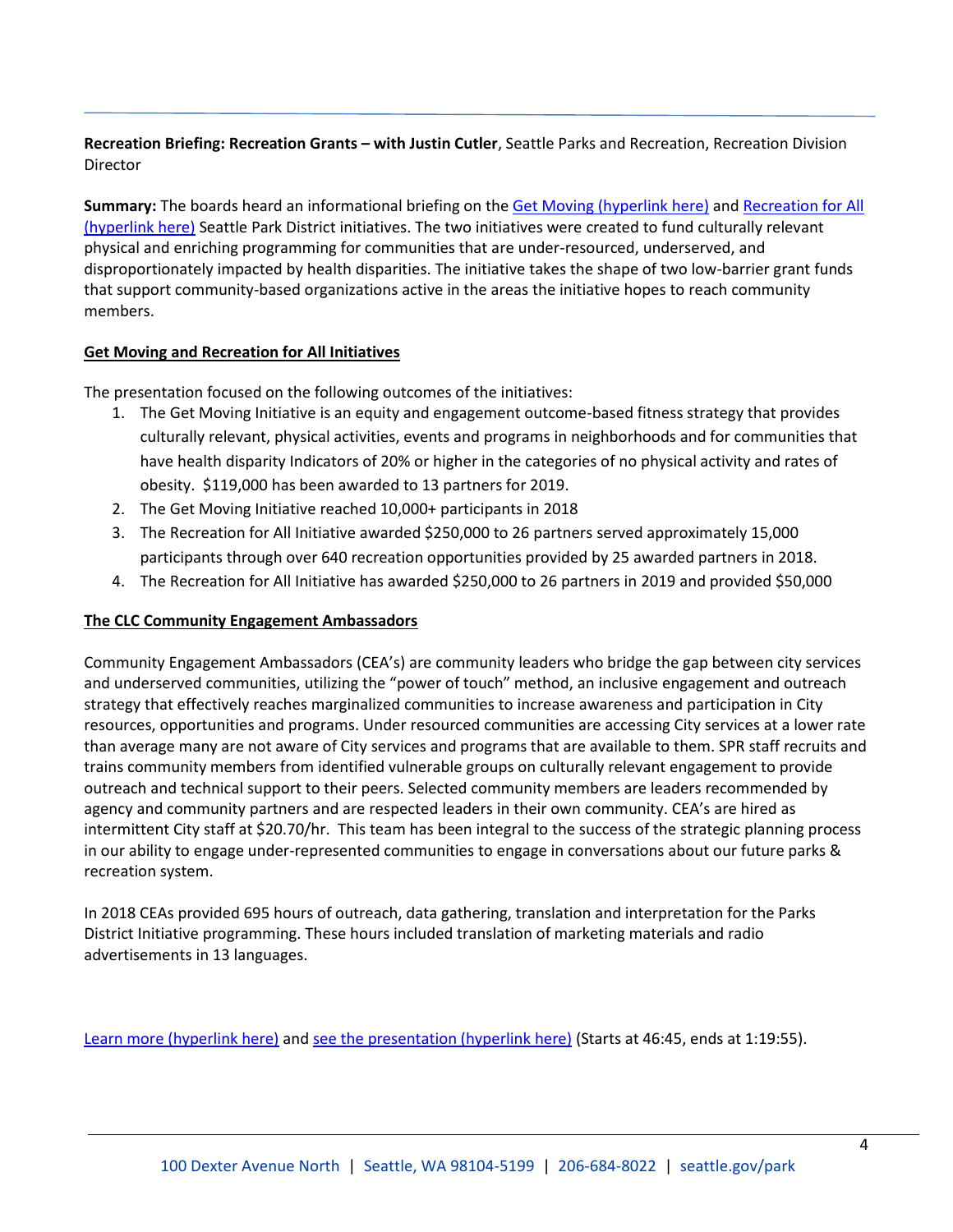# **Selected Q&A, Comments- Recreation Briefing: Recreation Grants**

**C1: I wanted to say how important these initiatives are. We all know how competitive SPR programming (particularly gym and field) space is. As a result of Get Moving funding, under-resourced programs serving equity-seeking communities are able to access programming space wherever it is available. Lakema has brought people together in welcoming space to provide important technical assistance. And also the CEAs are a wonderful inclusive engagement technique. You have really done a lot of innovative work. Congrats.** 

#### **Q1: Did you say the word Swearvy?**

*A1: Swurvey.* It is "swipe" and "survey" together. It is a customer engagement app that allows you to collect data at large events.

**C2: I love the metric that you are using. Especially the one measuring behavior change. This is the direction many Grantmakers are moving and it is great to see you ahead of this change.** 

**Q2: Is there more demand for Get Moving and Recreation for All funding than we have resources for?** *A2: We are currently fund less than half of the applications we receive. There are many high-quality applications we wish we could have funded.* 

**Q3: Is Major Project Challenge Fund task force considering this model for the next direction of the Major Project Challenge Fund?**

*A3:* 

# **Q4: Did the feedback you received during the in-person engagement activities aligned with the feedback received on the survey?**

*A4: Our model helps applicants in build the competencies, develop the tools and provides funding they can leverage to establish themselves. The goal is for the programs to become sustainable through their relationship with SPR Community Centers and the communities they serve.* 

# **Q***5***: Can you say more about the Save Our Sons program? What age group do they serve? Do they have trouble finding mentors?**

*A5: The Fathers and Sons Together (FAST) program connecting fathers/mentors and their sons/mentees to a positive vision of themselves and their future by providing social cohesion programs.* 

*FAST serves pairs of all ages and typically youth come to the program already paired with their father of a mentor.* 

*The Save Our Sons Summit is a hosted by an African -American mother who has lost her son. It is a day of workshops, coaching and parenting tools designed to support mothers raising male children.* 

# **Q***6***: What percentage of your grantees receive repeat funding each year?**

*A6: It varies each year. On average, about a third of applicants receive repeat funding. Evident program growth into a proven practice and program offerings that meet a gap in the need are two indicators that predict likeliness of repeat funding.* 

# **Q7: Is that data use to identify successful programs for additional support that may sustain them?**

*A7: Absolutely. We are working on a proposal that may generate the support required to provide additional resources to established groups facing barriers to sustainability.*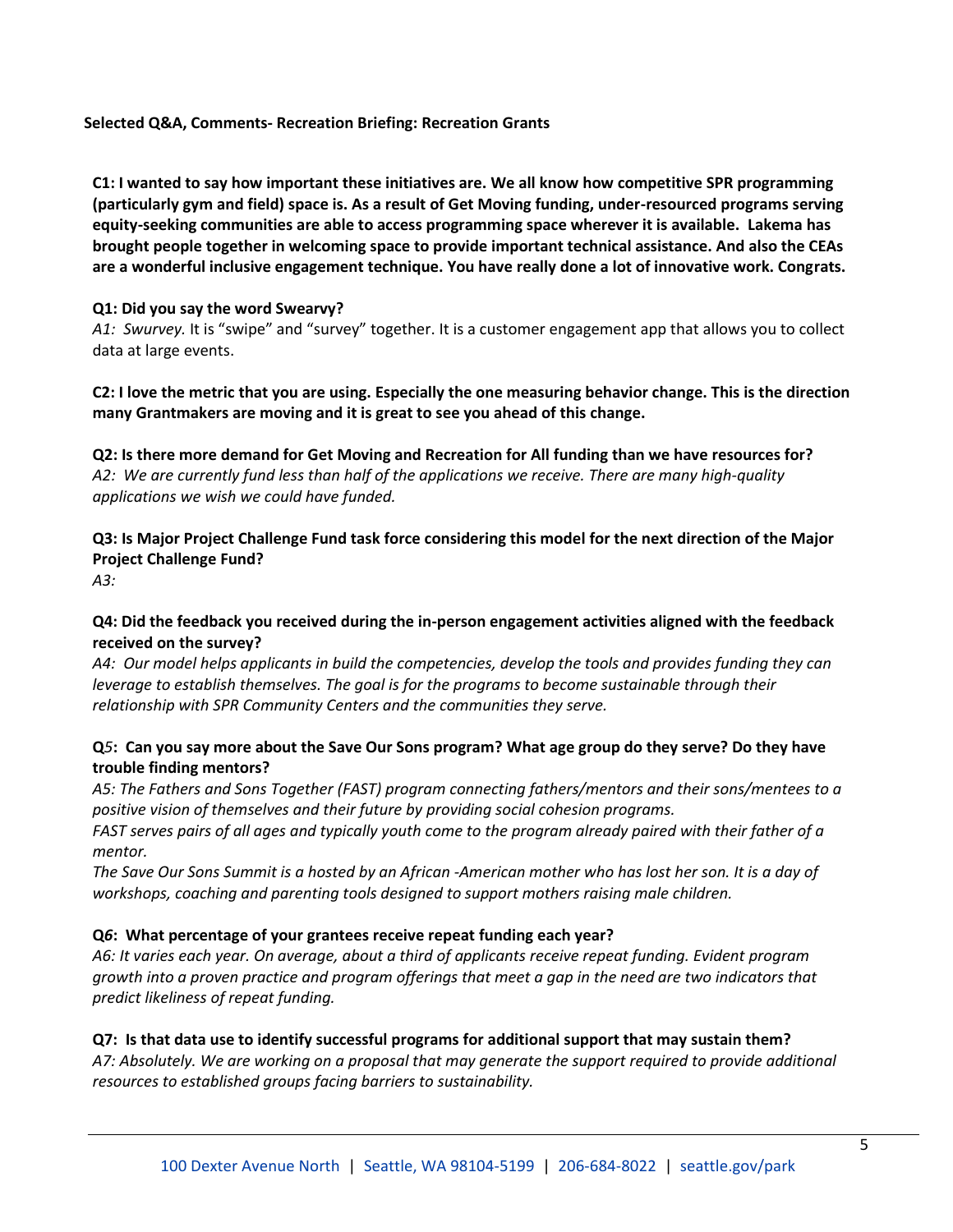### **Q8: Has the high demand for fund impacted your outreach to new applicants?**

*A8: No. We still engage in intense and intentional outreach. We are transparent with applicants about how competitive the process is. We ease that barrier by providing applicants extensive technical assistance throughout the process.* 

#### **Recommendations/Decisions Made:** NA

**Seattle Parks and Recreation Budget Update – with Donnie Grabowski,** Seattle Parks and Recreation, Finance & Administration Director

**Summary:** Donnie provided an overview of Seattle Parks and Recreation's (SPR) 2020 proposed budget. The overview included an explanation of the biennial budget process, a high-level review of SPR's 2020 proposed budget, and highlights of the current council review process.

Figure 1. Timeline for Budget Development, Review and Adoption



Donnie provided the details regarding SPR's budget development, review and adoption process to date:

- SPR is engaged in finalizing the 2020 budget. 2020 marks the 2<sup>nd</sup> year of a biennial budget process.
- SPR is in the middle of the Seattle City Council review process at this time.
- The Seattle City Council has identified no major issues for SPR this year.
- The Seattle City Council is expected to adopt the 2020 Budget on November 25<sup>th</sup>.
- SPR will brief the Park District Board (City Council) on 2019 Park District budget on November 18 and present budget resolutions for adoption on November 25.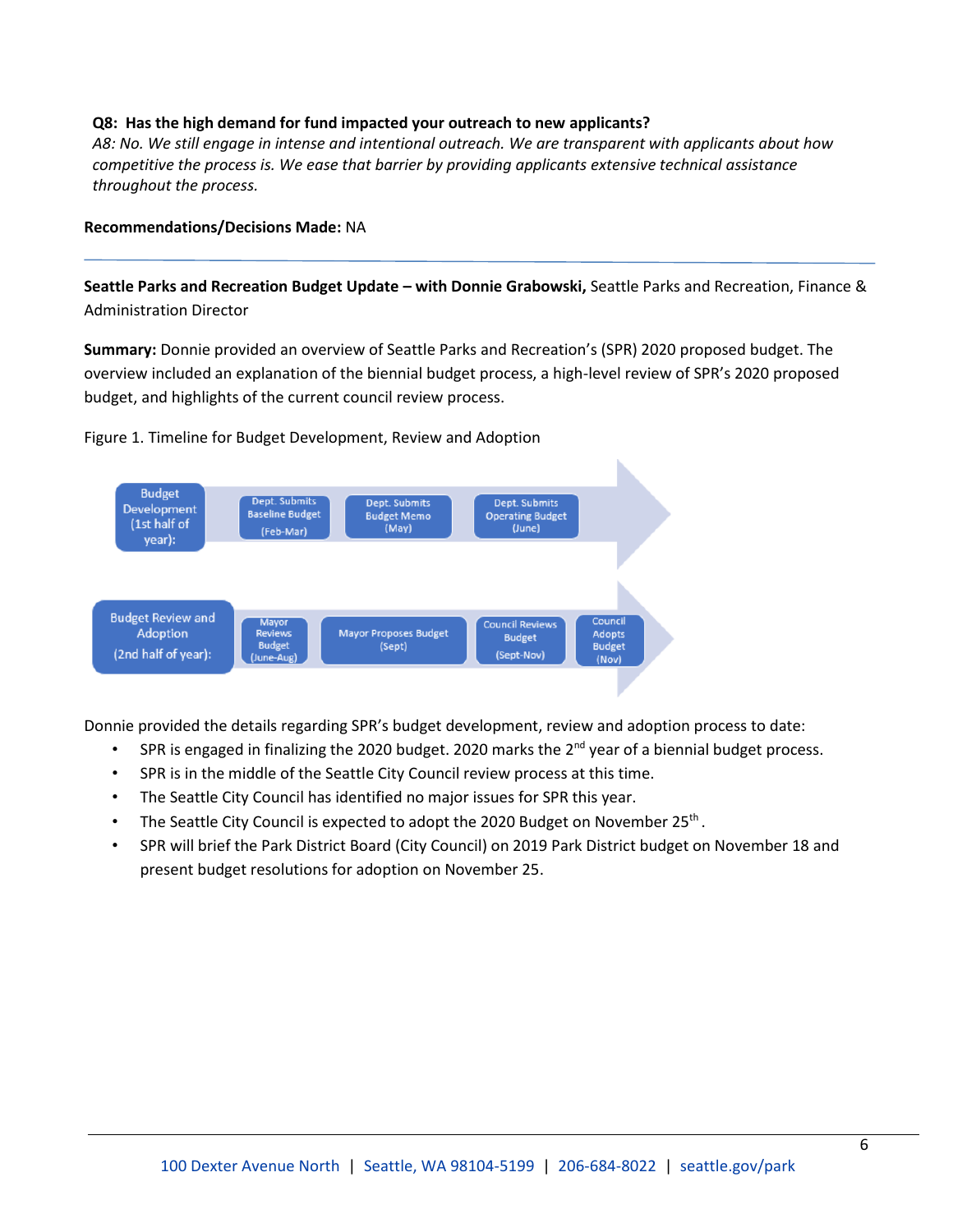Figure 1. Snapshot of Seattle Parks and Recreation 2020 Proposed Budget



#### 2020 Operating Budget - \$175M **Seattle Park King County District** Levy \$28.4M **\$70K** 16% 0% **General Fund** Park and \$104.7M Recreation 60% Eund \$41M 24% Sweetened **Beverage Tax, \$300K** 0% 2020 Capital Budget - \$87M **General Fund**



Donnie provided the details regarding SPR's 2020 proposed budget.

- o SPR' 2020 proposed budget is \$262 million.
	- General Fund supports 41% or \$106 million
	- 21% or \$54 million is supported by the Seattle Park District,
	- 20% or \$53 million is supported by the Park and Recreation fund,
	- 17% of the budget is support b[y real estate excise tax \(hyperlink here\)](https://dor.wa.gov/find-taxes-rates/other-taxes/real-estate-excise-tax) (REET) and
	- the remaining 1% is supported by other funding sources.
- o The 2020 proposed budget allocates \$175 million for operating costs. Changes from the endorsed include:
	- An addition of \$150,000 in [Sweetened Beverage Tax \(hyperlink here\)](https://dor.wa.gov/get-form-or-publication/publications-subject/tax-topics/seattle-s-sweetened-beverage-tax) revenue to expand recreation programming and
	- \$100,000 in General Fund to expand recreational vehicles (RV) remediation efforts by SPR's Clean Team.
- o The 2020 proposed budget allocates \$87 million for capital expenses. Changes from the endorsed include:
	- An addition of \$700,000 one-tim[e Community Development Block Grant \(hyperlink here\)](https://www.hudexchange.info/programs/cdbg-entitlement/) (CDBG) funding for **American with Disabilities Act (ADA)** standards (hyperlink here) compliance and
	- \$1,000,000 in one-time REET funds to assist Outdoors for All with capital renovations at Magnuson Park's Building 18.

[Learn more \(hyperlink here\)](http://www.seattle.gov/Documents/Departments/ParksAndRecreation/PDOC/Agendas/2020BudgetOverviewwcharts.pdf) and [see the presentation \(hyperlink here\)](http://www.seattlechannel.org/parksBoard/?videoid=x108053&jwsource=cl) (Starts at 1:20:35, ends at 2:30:00).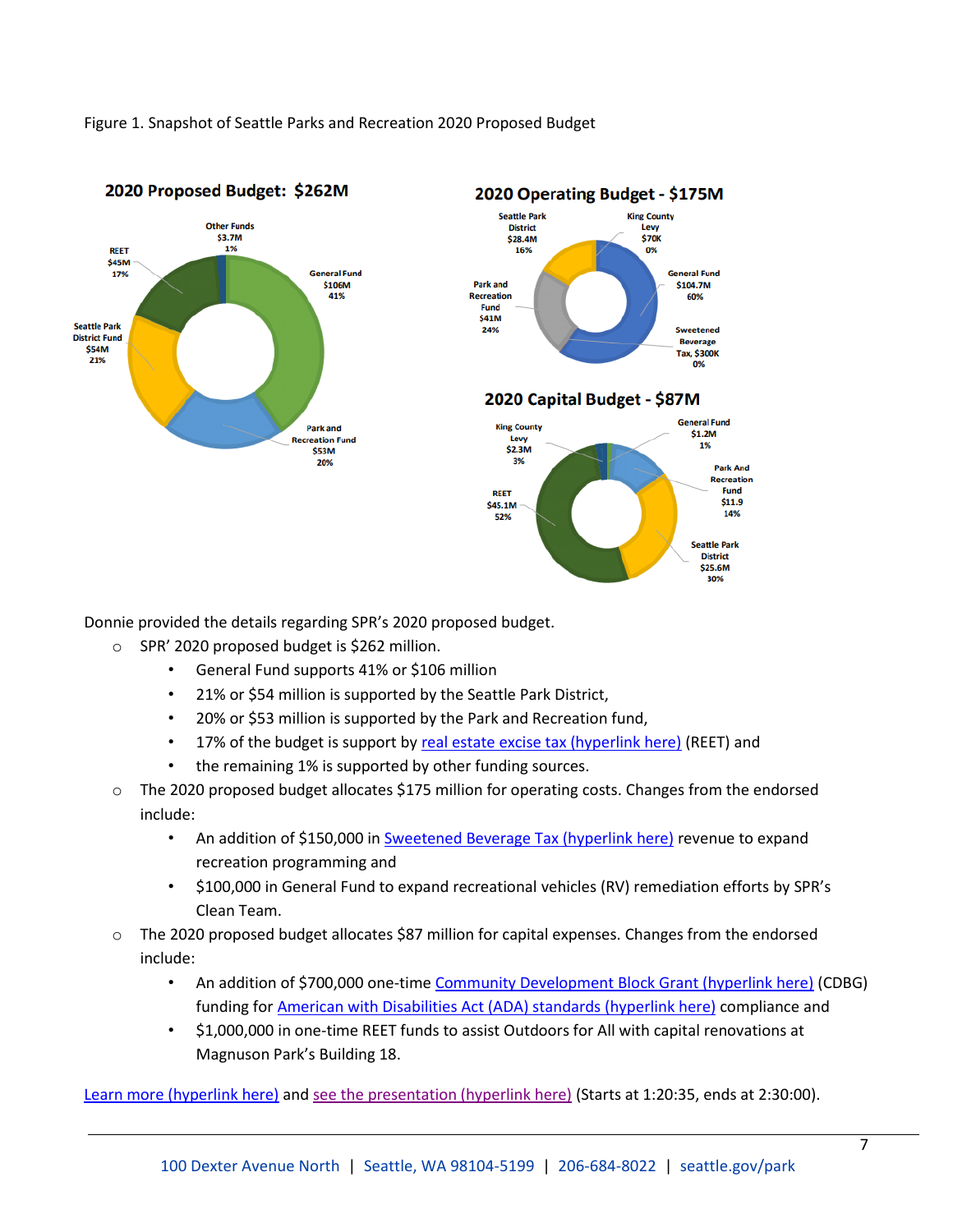# **Selected Q&A, Comments- Strategic Plan Update: Community Outreach and Engagement**

# **Q1: What was the internal process for deciding to add one-time REET funds in support of capital renovations at Magnuson? How did Magnuson emerge as a priority?**

A1: Usually we do a two-year budget. We are in the middle of the current biennium process. So that is why you see very little change from last year's budget. Next year is a big year where we are doing a two-year budget. We are completing a strategic planning process that identifies priorities for the entire system, including for the Seattle Park District which is only 23% of the total budget. There are many ways things get in the [capital improvement program \(CIP\)](https://opengov.com/article/capital-improvement-plans-101) list. The legacy plan identifies a large and growing collection of needs. The other part of the process is through the City of Seattle budget process. SPR has an internal process for capitalized capital projects. For instance, we go through our major maintenance assets management plan and prioritize safety and equity. start plan accounts for whole system.

### **Q2: How are we addressing deferred maintenance?**

A2: We are addressing deferred maintenance through the SPR's Fix it First program. There is about \$17 million annual allocated to deferred maintenance and reducing that asset management backlog. We are also moving toward more preventative maintenance and get everyone on a lifecycle plan.

# **Q3: Is there an update on encampment budget cuts? Is there support for it beyond two councilmembers?**

A3: This decision is still in deliberative state. SPR doesn't have an update on this issue. It seems that there are proponents for and against cuts to the navigation team on the Seattle City Council.

# **Q4: Is there an update on land use changes for SPR Golf courses?**

A4: There is nothing that has been decided about changing the use of Golf course. We are still in the process of launching an internal process that will identify and examine issues like [Initiative 42 \(hyperlink here\),](http://clerk.seattle.gov/search/results?s1=&s3=&s4=118477&s2=&s5=&Sect4=AND&l=20&Sect2=THESON&Sect3=PLURON&Sect5=CBORY&Sect6=HITOFF&d=ORDF&p=1&u=%2F~public%2Fcbory.htm&r=1&f=G) environmental impacts and other land-use issues. A taskforce comprised of multiple City departments will steward that internal process and provide the City additional guidance.

# **Q5: Can you share additional information about the 24 hour/7 day bathroom access at SPR comfort stations? Is there a proposal for interdepartmental cost sharing in support of this goal? Are the Portland Loos in pilot available 24/7 or are they locked?**

A5: One of the budget questions we got from councilmembers was to consider 24/7 access to comfort stations at 13 locations. We are providing information and determining how we can support community need while maintaining focus on our core business and expertise. If we are going to do hygiene stations citywide, we are going to need help from other departments. We are currently piloting three Portland Loo stations to determine the effectiveness of that solution.

# **Q6: Can you tell us more about the budget resolutions, related to the Seattle Park District, that you plan to address at the Seattle City Council meetings on November 15, 18, and 25th? Will there be discussion about the rate that generates Seattle Park District revenue?**

A6: The November 18 [agenda \(hyperlink here\)](http://www.seattle.gov/Documents/Departments/ParkDistrict/111819agenda.pdf) will include 2019 Seattle Park District activities, a cumulative financial update, a public hearing to accept comment on revenue sources for the 2020 operations budget (non-capital budget) and accept comment on a potential property tax increase in 2020.